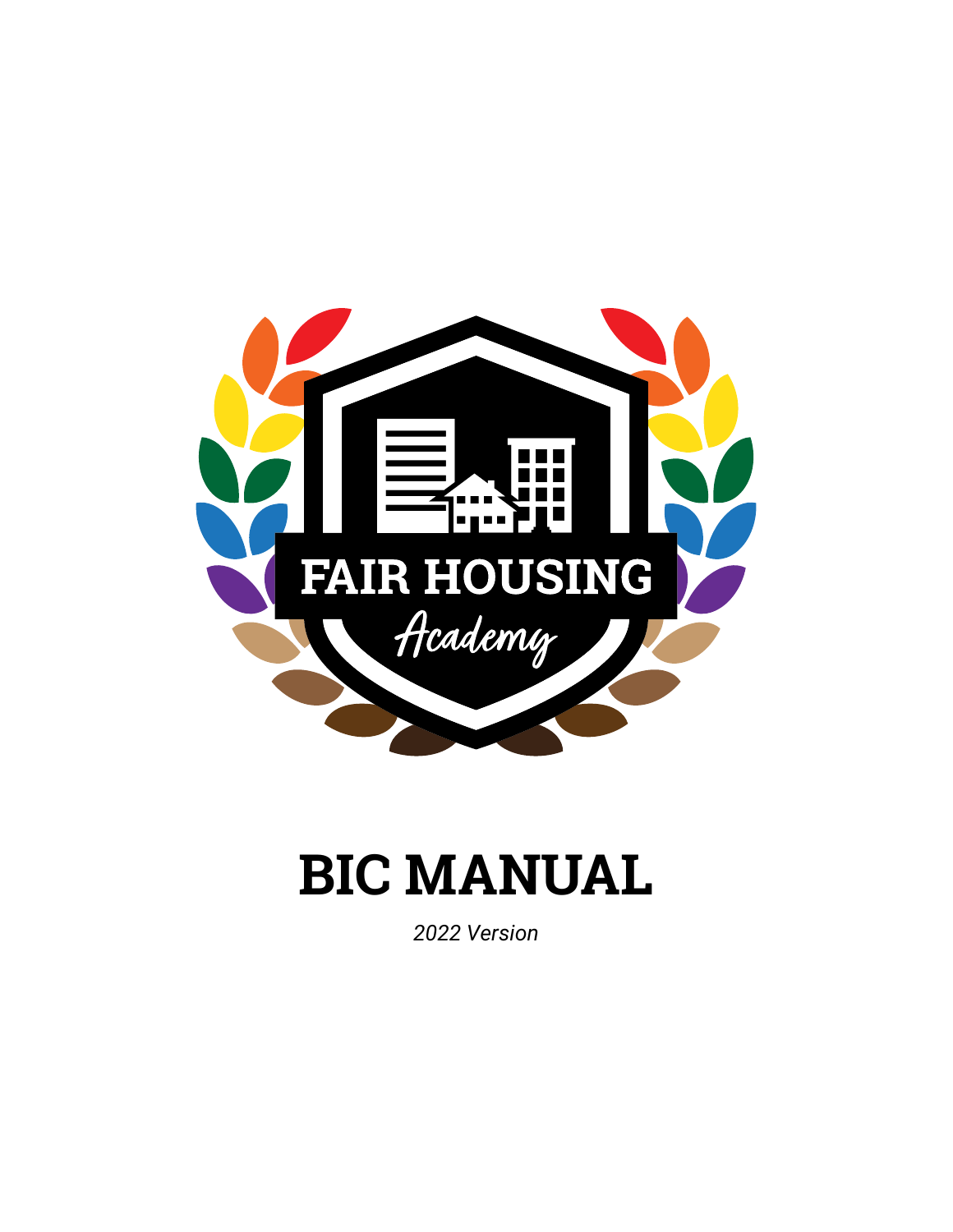| <b>BIC Name:</b> |  |
|------------------|--|
| Firm Name:       |  |



# **INTRODUCTION**

Welcome to the Fair Housing Academy and congratulations on taking the next step to ensure that all North Carolinians have access to fair housing! You have taken it upon yourself to guarantee that each REALTOR® in your firm has the training and tools that they need to actively combat housing discrimination and avoid fair housing violations.

After everything that happened in Long Island with the Newsday Report, NC REALTORS® realized it was time to expand our fair housing education and create tools and resources to help our Brokers-in-Charge (BICs) navigate issues related to fair housing and prevent serious violations.

Working with the National Association of REALTORS® and other fair housing experts, NC REALTORS® created the Fair Housing Academy to help BICs facilitate fair housing training for your agents during monthly meetings, agent onboarding or in any way that you feel is best.

The program consists of eight training videos—one specific to property management. In addition, we provide resources to help you lead discussions and encourage conversations. This includes a workbook with discussion points to review before each video, and homework for agents to work on individually or together in a group setting.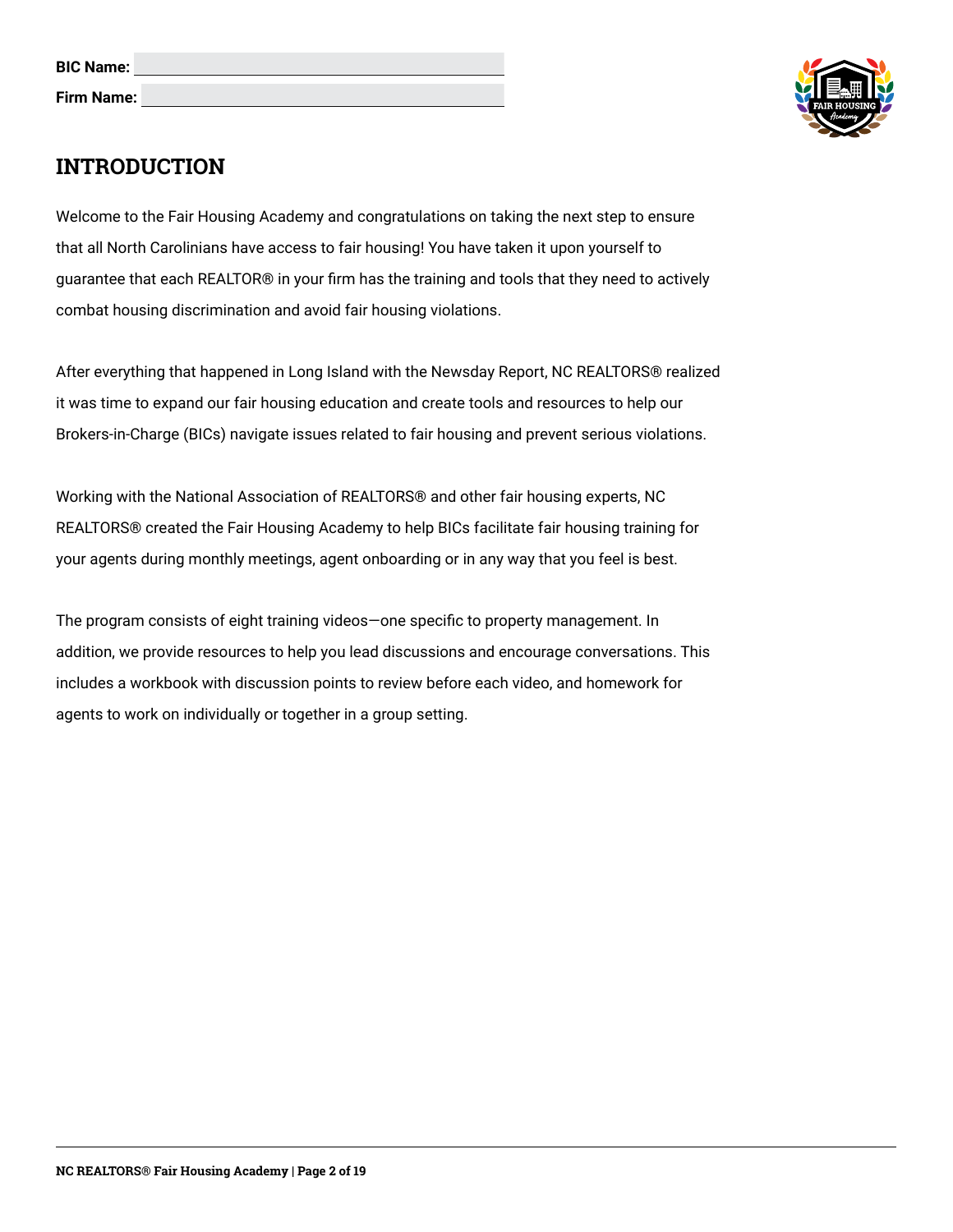# **NC REALTORS® DIVERSITY AND INCLUSION STATEMENT**



NC REALTORS®, representing over 50,000 REALTORS® who reside in diverse communities across North Carolina, embodies our REALTOR® Code of Ethics, the governing document which protects the housing rights of all people, regardless of race, color, religion, sex, handicap, familial status, national origin, sexual orientation, or gender identity. We embrace equality and inclusivity, honoring individuals and respecting differing perspectives to reach common goals for the betterment of all. Racism and discrimination have no home in North Carolina.

*Adopted by the NC REALTORS® Board of Directors on October 15, 2020*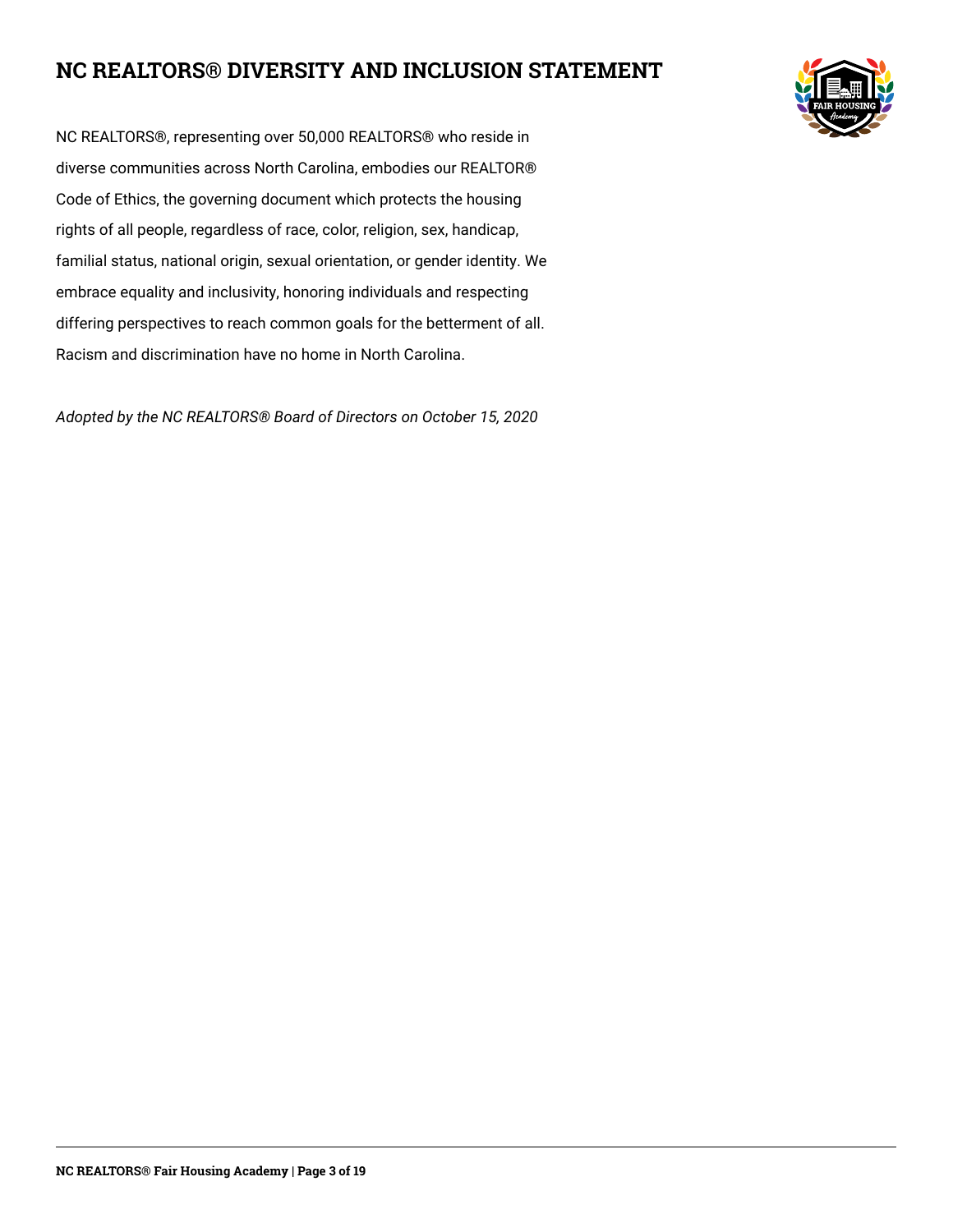# **FACILITATION SUGGESTIONS**



## **Total Approximate Time to Complete NC REALTORS® Fair Housing Academy:**

- 4 Instructional Hours
- 2 Hours of Homework Assignments

## **Suggested Implementation Schedule:**

- **• OPTION 1:** Facilitate one training at a time during weekly or monthly firm meetings. We suggest incorporating the Post-Training Discussion with the final training video.
- **• OPTION 2:** Facilitate entire programing as part of REALTOR® Onboarding at firm.

#### **Student Manual:**

• Provide a copy of the downloadable student manual to your REALTORS® [Download the Student Manual](https://drive.google.com/file/d/1MHhIjhqen1RcI732QR_mc7OXPZwL0mhO/view?usp=sharing)

#### **Marketing Materials:**

• Access email text and graphics that you can use to communicate the start of this program to your agents.

[Download the BIC Toolkit](https://drive.google.com/drive/folders/1685MoLhbR6C42r05IX9xuP_kcUPChFid?usp=sharing)

Help us build a vibrant community in support of fair housing at NC REALTORS®! Post pictures of your firm trainings on social media and include the hashtag **#fairhousingacademy**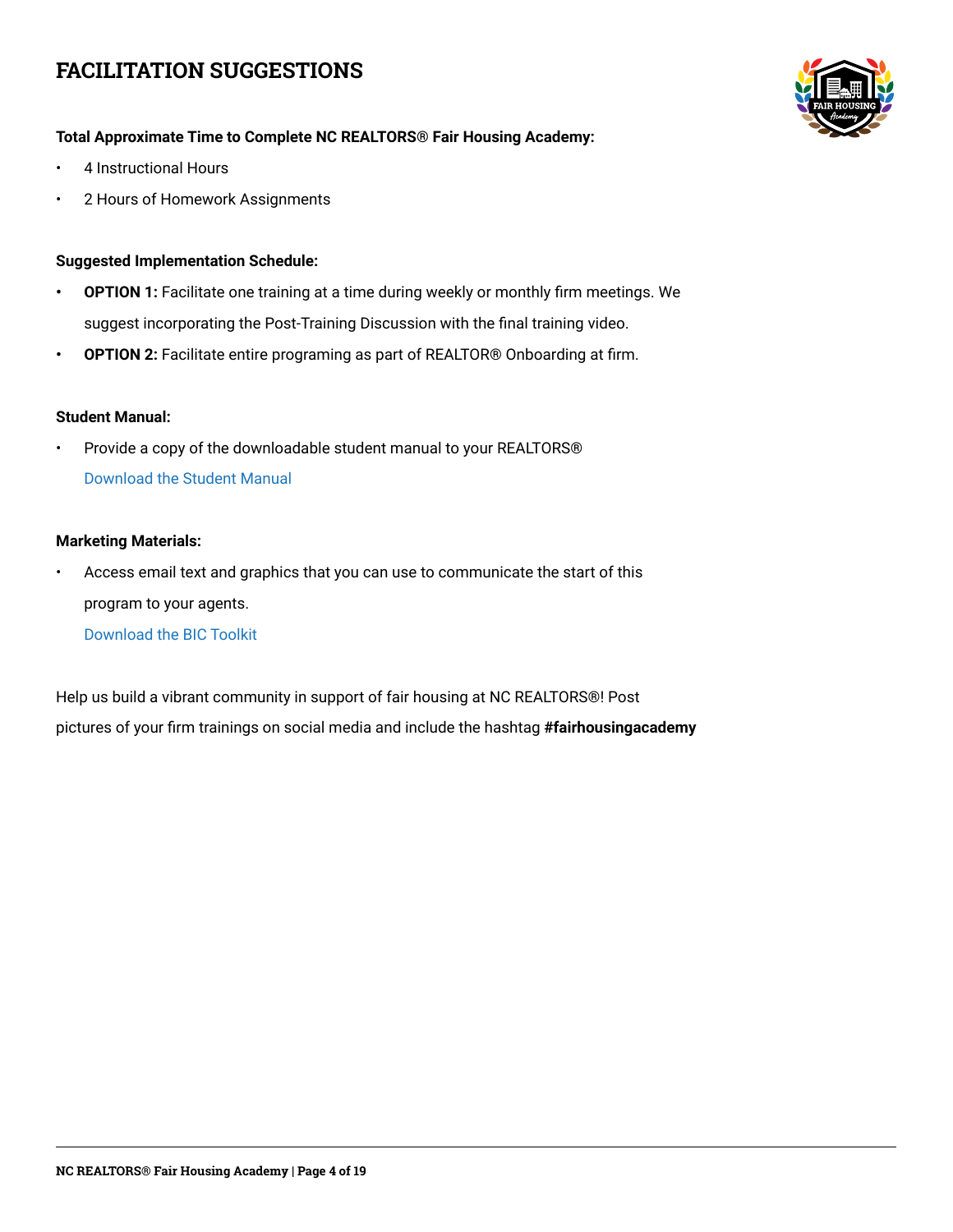# **PRE-TRAINING DISCUSSION**

**Date Completed:**

**Names of REALTORS® in Attendance:**



## **BIC Facilitation**

Email the Student Manual to each REALTOR® in training.

#### **Script:**

- 1. Please take a moment to answer the questions outlined in your Student Manual on page 3.
- 2. Now, we are going to watch a quick intro video to the Fair Housing Academy.

[Play Fair Housing Academy Video: Introduction](https://youtu.be/qnnk_BabG1A)

#### **Discussion:**

- 1. Would any of you share what fair housing means to you?
- 2. Would any of you share what challenges you think our industry is facing today?

#### **For BIC Reference – Student Questions in Manual**

- 1. What does fair housing mean to you as a REALTOR®?
- 2. What challenges do you think the real estate community is facing today?

#### **BIC Post-Training Reflection**

As the Broker-in-Charge, what was your takeaway from today's conversation?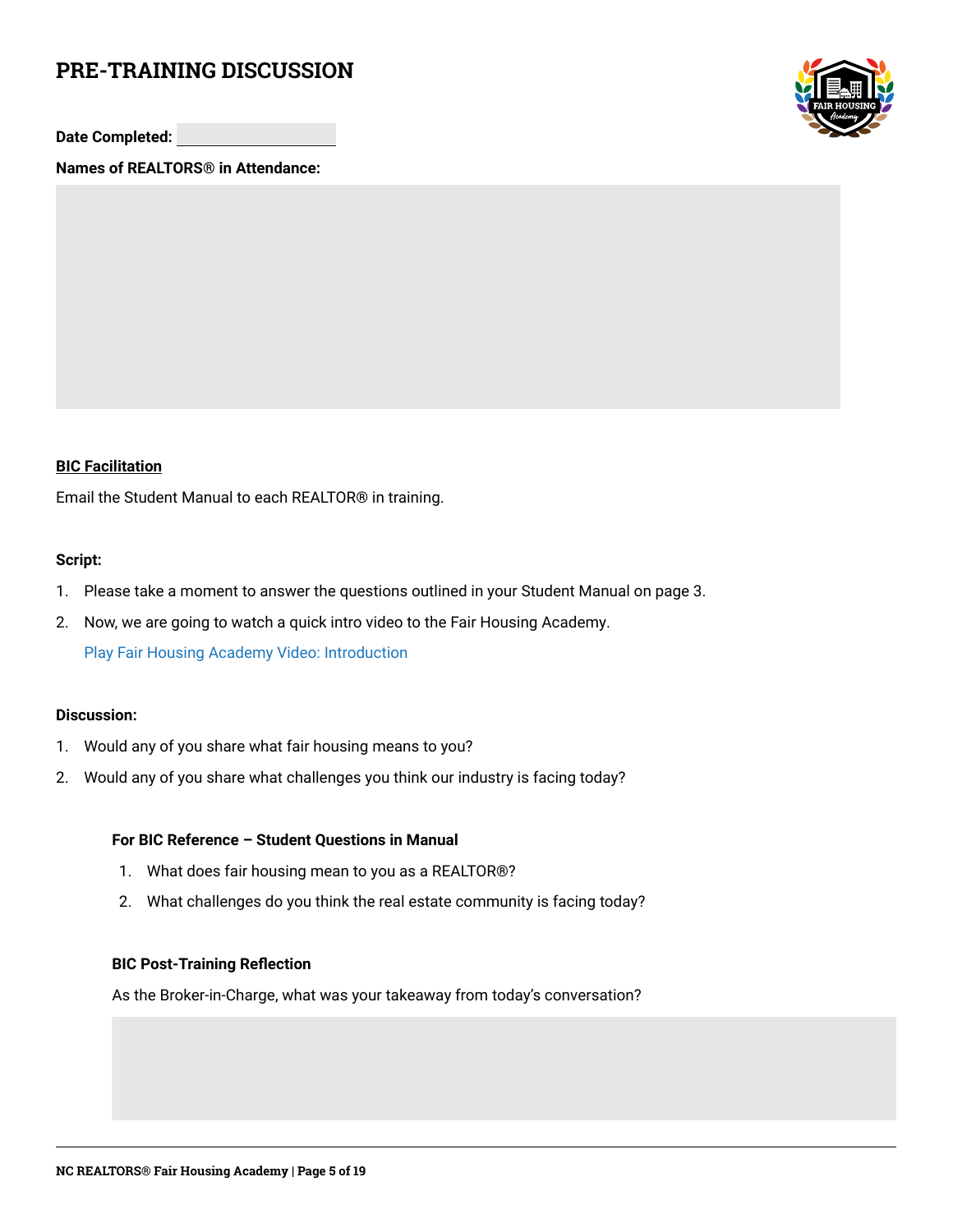# **THE FAIR HOUSING CHARGE – IT STARTS WITH YOU**



**Date Completed:**

**Names of REALTORS® in Attendance:**

## **BIC Facilitation**

#### **Script:**

- 1. We talked briefly already about what fair housing means to us as REALTORS®, so let's dive into the first training video, The Fair Housing Charge – It Starts with You. [Play Fair Housing Academy Video: The Fair Housing Charge – It Starts with You](https://youtu.be/j2XojhHvPy4)
- 2. Take a few minutes now to respond to the questions outlined in your Student Manual on page 4 and 5.

#### **Discussion:**

- 1. Do you have a written or mental checklist that you use for every client? How has this, or how do you think this, will help you to ensure consistency in how you treat customers and clients?
- 2. Were you aware of the past discriminatory policies and practices mandated by the National Association of REALTORS® and by the federal government? What are your thoughts on this and the actions that are being taken to correct these discriminatory practices?

### **Post-Video Assignment for REALTORS®**

- 1. Make a list of steps for your personal process that outlines what you do for your buyers and sellers, from start to finish.
- 2. Use this list to create a form that you can use daily to ensure that you are giving each of your customers and clients consistent service.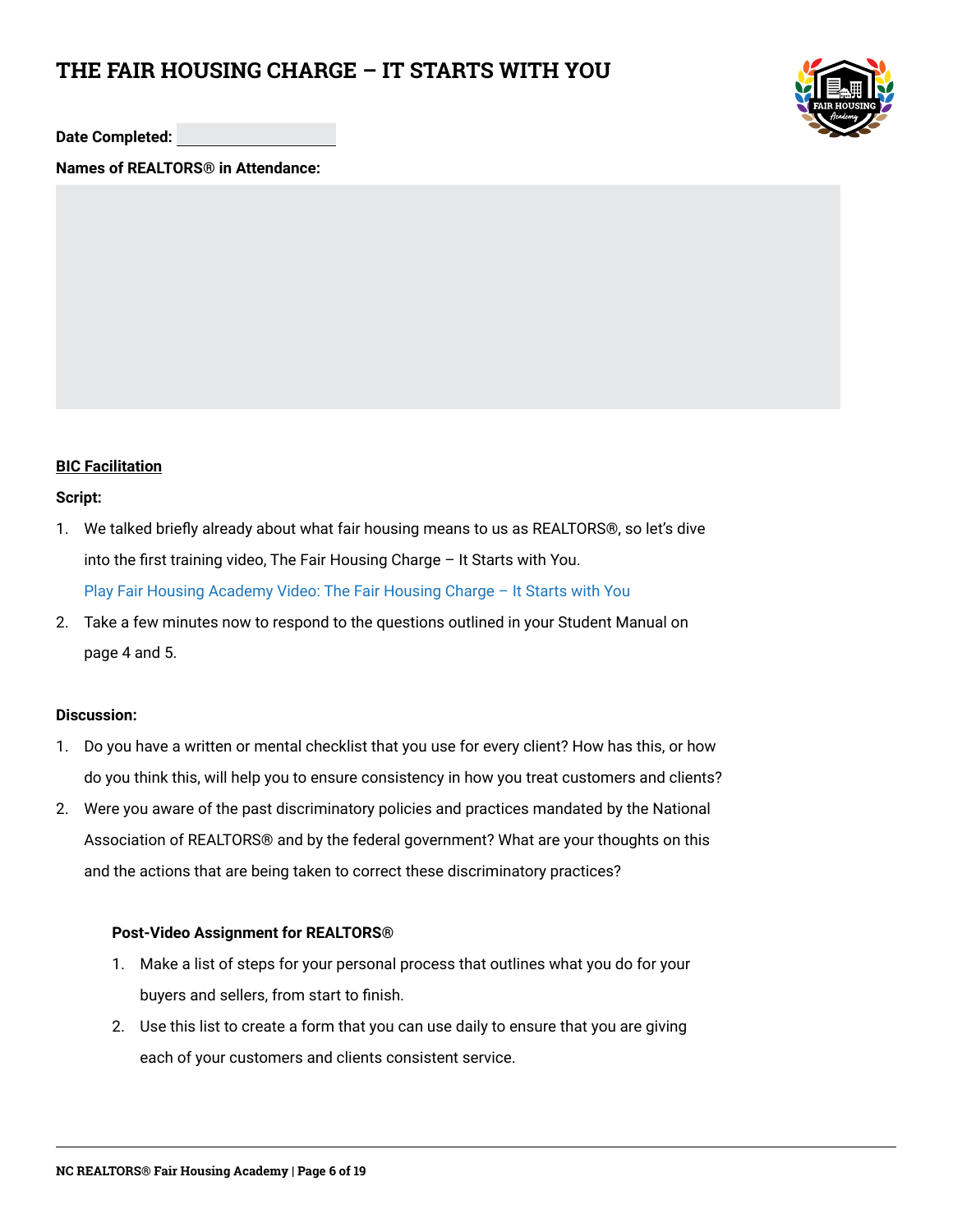#### **Post-Video Resources to Share with Your REALTORS®**

- [National Association of REALTORS® Fair Housing](http://www.nar.realtor/fair-housing )
- See how some of your REALTOR® Peers are leading the Fair Housing Charge [Being the Change in Downtown Durham](http://www.nar.realtor/fair-housing/being-the-change-in-downtown-durham) (3-minute video)

#### **For BIC Reference – Student Questions in Manual**

- 1. What methods do you use to be sure the people you work with have consistent treatment?
- 2. If you do not currently have a system, what do you feel you need to do to created uniform treatment of every client?
- 3. What was your reaction to learning about past discriminatory practices by the National Association of REALTORS®?
- 4. What are your thoughts regarding past discriminatory policies by developers and the federal government?
- 5. What do you think about the actions being taken to correct these practices?

#### **BIC Post-Training Reflection**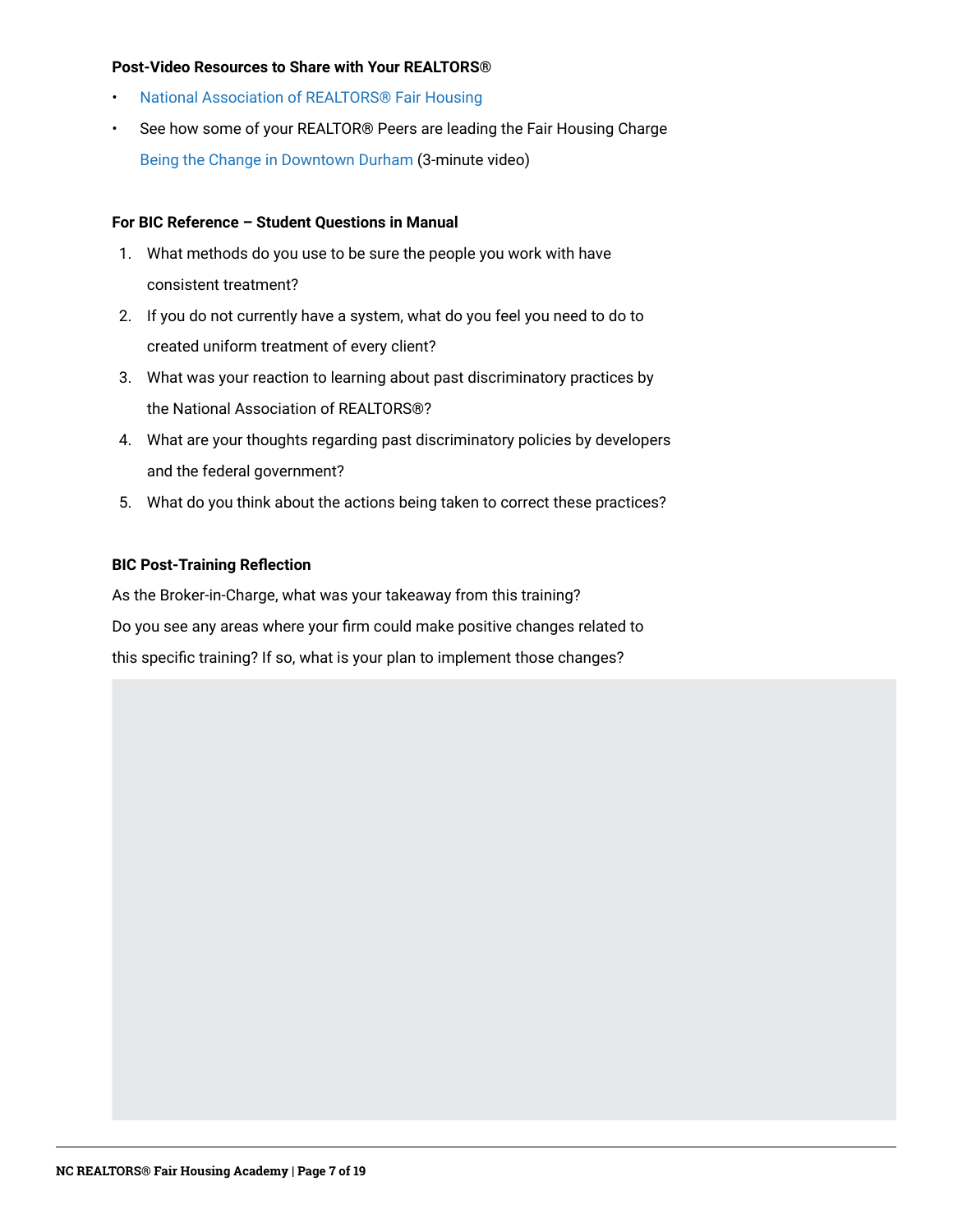## **THE FAIR HOUSING JOURNEY – PAST, PRESENT AND FUTURE**



**Date Completed:**

**Names of REALTORS® in Attendance:**

## **BIC Facilitation**

#### **Script:**

- 1. So far, we have talked about what fair housing means to us as REALTORS®. Bryan Green has also introduced us to fair housing at a higher level from the National Association of REALTORS®.
- 2. Before we start our next training, can you tell me what the protected classes are under the Fair Housing Act?
	- a. What are the additional protected classes that are protected under the REALTOR® Code of Ethics?
	- b. What do you think is the most common fair housing violation?
- 3. Let us take the next step in our fair housing journey with our next training video, The Fair Housing Journey – Past Present and Future.

[Play Fair Housing Academy Video: The Fair Housing Journey – Past, Present and Future](https://youtu.be/ODP6RxRox80) 

4. Take a few minutes now to respond to the questions outlined in your Student Manual on page 6 and 7.

#### **Discussion:**

Nate mentioned the three distinct "bedrocks" of housing discrimination. What are they?

1. What are ways that you, as a REALTOR®, can help to combat these housing discrimination practices?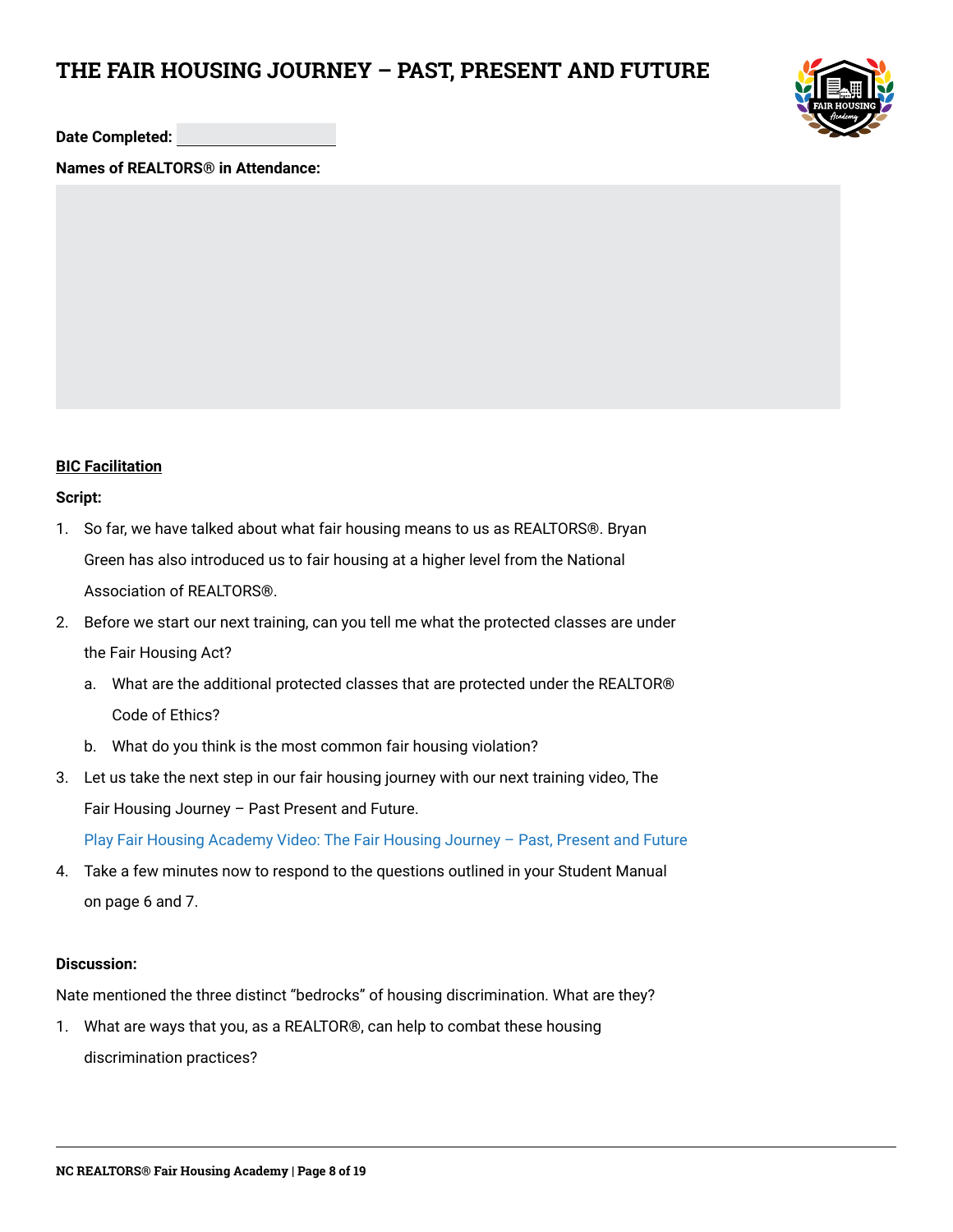- 2. Discrimination against those with disabilities continues to be a leading basis for fair housing discrimination claims. Was this surprising to hear? Have you seen this happen within your community?
- 3. Did you learn anything else during the training that surprised you? If you did, please share what that was and how it made you feel.

### **Post-Video Assignment for REALTORS®**

Have your REALTORS® watch the [Long Island Divided Investigation](http://projects.newsday.com/long-island/real-estate-agents-investigation) either on their own, or as a group if they have not previously watched it (1-hour video)

## **For BIC Reference – Student Questions in Manual**

- 1. Were you surprised by these statements? Why or why not?
- 2. Have you seen/experienced any of these practices? If so, please explain.
- 3. What can you and the REALTOR® community do to combat these practices?
- 4. How much do you know about the ongoing challenges in discrimination against those with disabilities?
- 5. What do you think are the biggest issues in discrimination in the area of those with disabilities?

### **BIC Post-Training Reflection**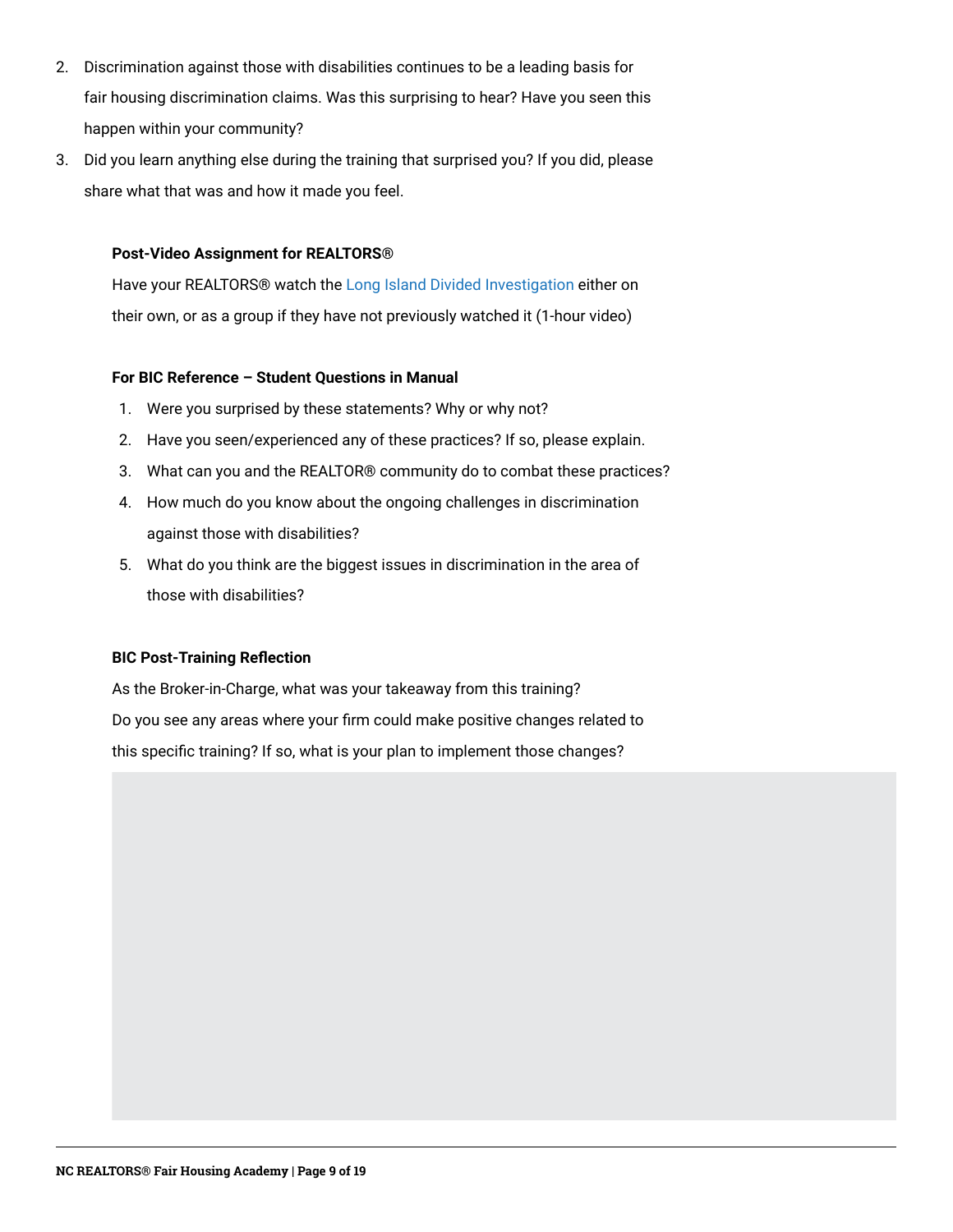# **THE FAIR HOUSING TEST – LESSONS FROM LONG ISLAND**



**Date Completed:**

**Names of REALTORS® in Attendance:**

## **BIC Facilitation**

#### **Script:**

- 1. We are quickly making our way through our NC REALTORS® Fair Housing Academy training. Today, we are going to spend time reviewing the recent Newsday Investigation. The findings of the Newsday Investigation into the current discriminatory practices of REALTORS® was alarming.
- 2. Did you watch the video of the investigation findings? What were you most surprised by, and how did these findings make you feel?
- 3. Do you think members of your community are currently facing housing discrimination? If so, how do you imagine housing discrimination is affecting your specific community?
- 4. Let us take the next step in our fair housing journey with our next training video, The Fair Housing Test – Lessons from Long Island. [Play Fair Housing Academy Video: The Fair Housing Test – Lessons from Long Island](https://youtu.be/zmzvJfOxDl4)
- 5. Take a few minutes now to respond to the questions outlined in your Student Manual on page 8.

#### **Discussion:**

- 1. What surprised you most in the findings of the Long Island investigation?
- 2. Bo discussed many new educational offerings that the Long Island Board of REALTORS® is now offering to enhance their Fair Housing Education within their local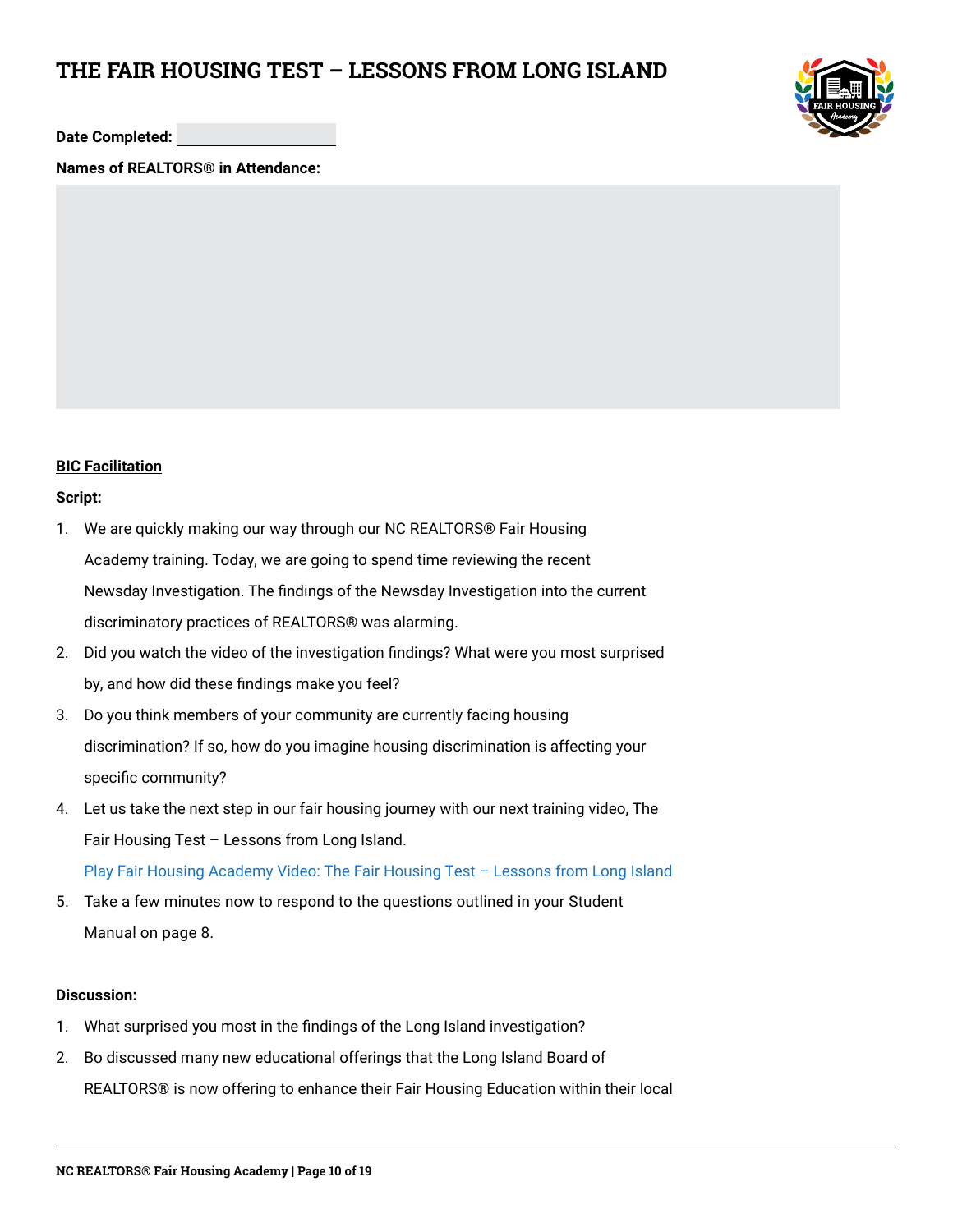association. Have you taken any additional Fair Housing or Diversity and Inclusion training, what was the most valuable takeaway you gained from those trainings?

#### **Post-Video Assignment for REALTORS®**

Have your REALTORS® watch the NC REALTORS® interview with lead Newsday investigator, Bill Dedman, either on their own, or as a group if they have not previously watched it (1-hour video)

[Lessons Learned from Long Island Divided | Bill Dedman Webinar](http://www.youtube.com/watch?v=h5t2JAac39Y)

### **For BIC Reference – Student Questions in Manual**

- 1. Prior to now, were you aware of the Newsday investigation into the discriminatory practices of REALTORS®?
- 2. Please describe your reaction to the video.
- 3. Have you participated in any Fair Housing training through your local association?
- 4. How do you feel about the comments from Bo Patton regarding the actions New York State may be taking regarding this issue?

#### **BIC Post-Training Reflection**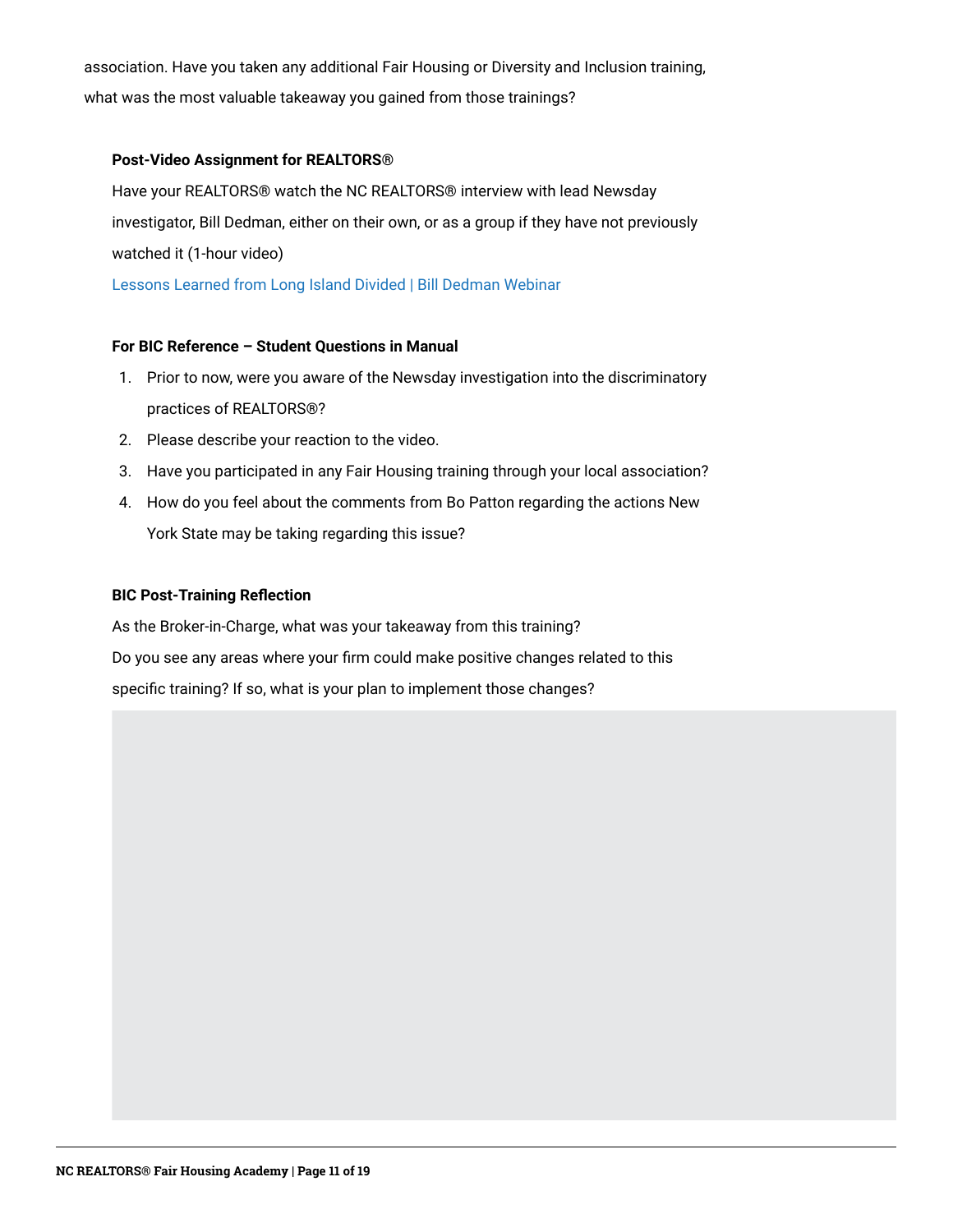# **THE FAIR HOUSING CHALLENGE – BECAUSE THAT'S WHO WE "R"**



**Date Completed:**

**Names of REALTORS® in Attendance:**

## **BIC Facilitation**

#### **Script:**

- 1. Did you watch the NC REALTORS® interview with Bill Dedman, Lessons Learned from Long Island Divided?
- 2. What did you think about the interview and learning about the investigation from someone who was directly involved in bringing this current housing discrimination to light?
- 3. Let us go ahead and start our next NC REALTORS® Fair Housing Academy training video, The Fair Housing Challenge – Because That's Who We "R". [Play Fair Housing Academy Video: The Fair Housing Challenge – Because](https://youtu.be/koQp3lTWNjI)  [That's Who We "R"](https://youtu.be/koQp3lTWNjI)
- 4. Take a few minutes now to respond to the questions outlined in your Student Manual on page 9 and 10.

## **Discussion:**

In an effort to combat housing discrimination at a national level, NAR released Fairhaven in 2020. It only takes about an hour to complete and really helps to demonstrate many fair housing violations that you may not immediately recognize as a fair housing violation. Fairhaven helps REALTORS® learn to assess potential fair housing violations in a much more comprehensive way. Have you completed Fairhaven?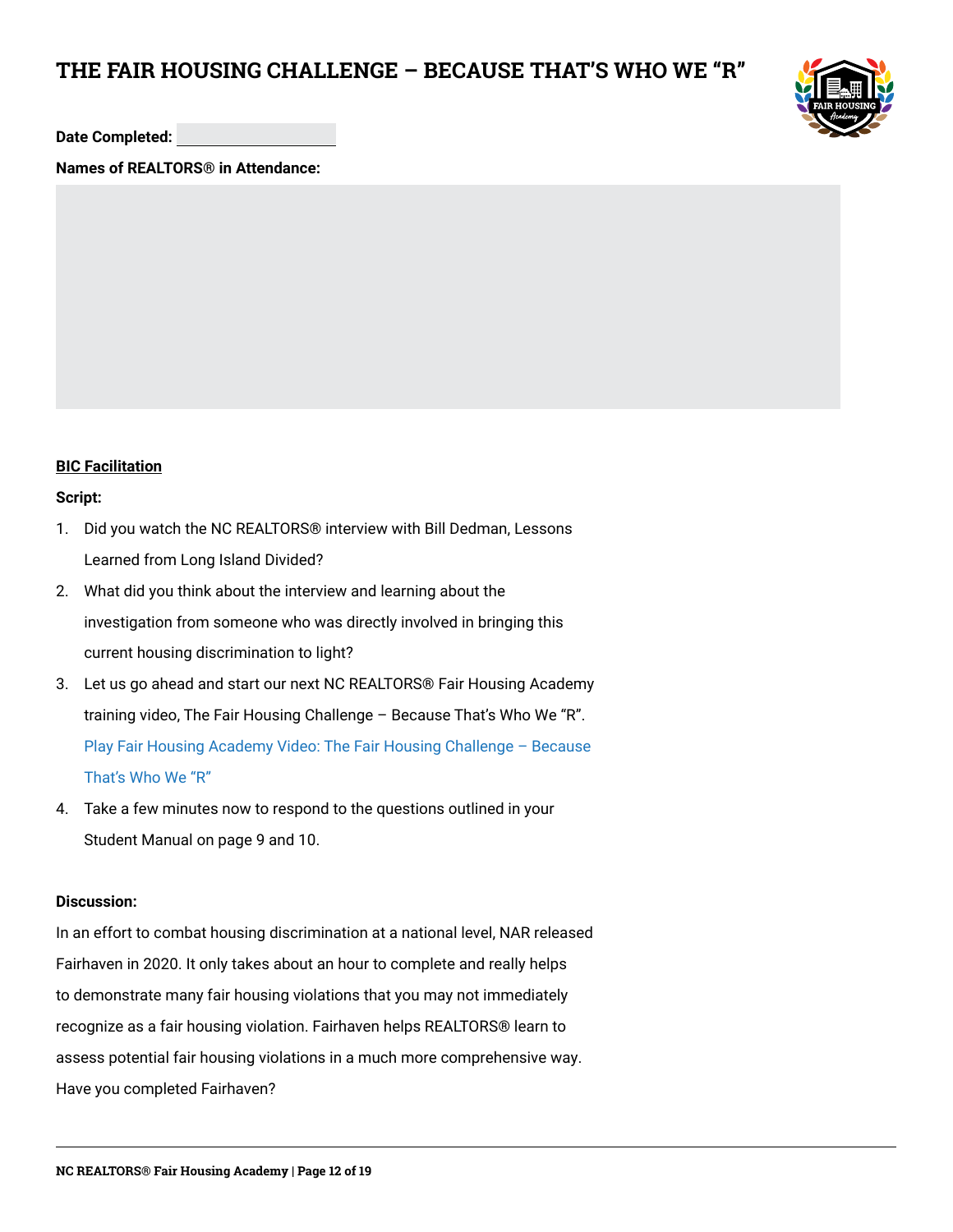- 1. If you have, what did you think about the scenario based trainings, and how did you feel playing both the role of the REALTOR® as well as the role of the customer or client?
- 2. If you have not completed Fairhaven, would you be willing to complete it within the next 30 days?
- 3. NAR also released an Implicit Bias training video. Have you taken any implicit bias trainings in the past? If you have, were you surprised by anything you learned about yourself?

#### **Post-Video Resources to Share with Your REALTORS®**

- [National Association of REALTORS® Fair Housing Action Plan \(ACT Initiative\)](https://www.nar.realtor/fair-housing/nar-fair-housing-action-plan)
- [National Association of REALTORS® Fair Housing](http://www.nar.realtor/fair-housing)
- Additional Trainings:
	- a. Complete [NAR's Fairhaven](http://www.nar.realtor/fair-housing/fairhaven )
	- b. Complete [NAR's Bias Override Training](http://www.nar.realtor/videos/bias-override-overcoming-barriers-to-fair-housing%23rtrn2021)

### **For BIC Reference – Student Questions in Manual**

- 1. Prior to now, were you aware of the Fairhaven training, and if so, have you completed the program?
- 2. If completed, how did you feel about playing both the role of the REALTOR® and the consumer?
- 3. If you have not completed the Fairhaven program, are you willing to commit to completing it within the next 30 days?
- 4. Do you understand what implicit bias is, and have you taken any training on the subject?
- 5. Are you aware that NAR released an Implicit Bias Training video?
- 6. Are you willing to commit to watching the video within the next 30 days and report back about anything that may have surprised you from the training?

### **BIC Post-Training Reflection**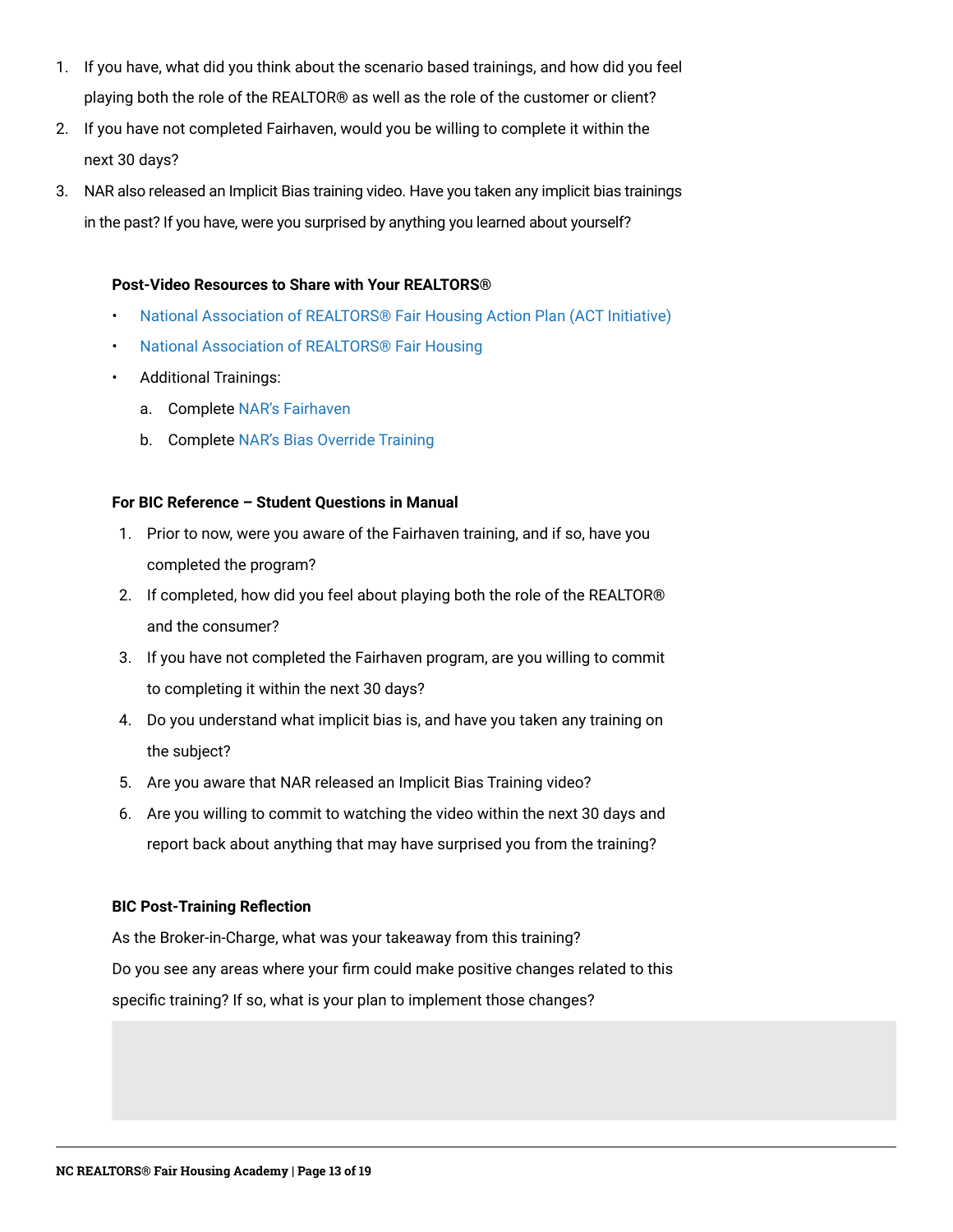# **THE FAIR HOUSING ACT – YOUR LEGAL OBLIGATIONS (RESIDENTIAL & PROPERTY MANAGEMENT)**



**Date Completed:**

**Names of REALTORS® in Attendance:**

### **BIC Facilitation**

#### **Script:**

- 1. Our next NC REALTORS® Fair Housing Academy training video takes a deeper dive into the Fair Housing Act from a legal standpoint.
- 2. What legal questions do you have regarding Fair Housing?
- 3. Buyer Love Letters continue to be a hot topic in today's market. What is your current policy regarding Buyer Love Letters?
- 4. Now, we are going to watch the \_\_\_\_\_\_\_ version.

[Play Residential Fair Housing Academy Video: The Fair Housing Act](https://youtu.be/x2fzn-WIZRc) 

[– Your Legal Obligations](https://youtu.be/x2fzn-WIZRc)

[Play Property Management Fair Housing Academy Video: The Fair](https://youtu.be/fxIgkmFpzOE)  [Housing Act – Your Legal Obligations](https://youtu.be/fxIgkmFpzOE)

5. Take a few minutes now to respond to the questions outlined in your Student Manual on page 11 and 12 for residential, or on page 13 for property management.

#### **Discussion:**

- 1. Did any of the general Fair Housing legal advice given surprise you? If so, what surprised you the most?
- 2. Will you be changing any of your business practices after reviewing the guidance given? If so, what practices will you change, and why?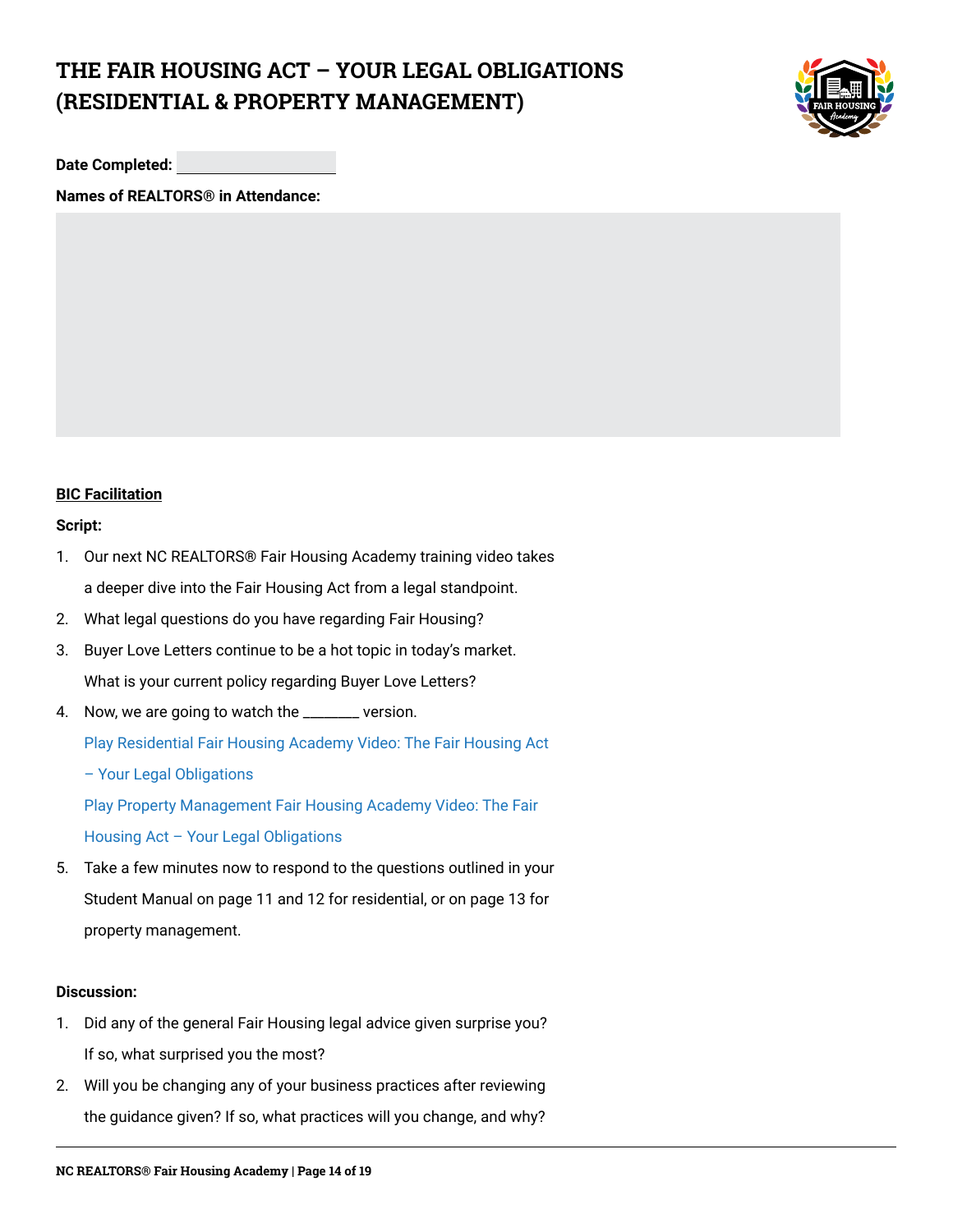3. **Discussion – Property Management Specific:** Have you seen an increase in your local area of confusion between service animals and assistance animals? How have you managed these conversations with the owners of the property and the tenants?

#### **For BIC Reference – RESIDENTIAL Student Questions in Manual**

- 1. Please list the federally protected classes and any additional protected classes recognized through the REALTOR® Code of Ethics.
- 2. Have you used buyer lover letters in the past?
- 3. What are your feelings about NAR's belief that buyer lover letters should not be used?
- 4. Looking at your marketing program, have you questioned your approach in terms of Fair Housing? Please explain.

## **For BIC Reference – PROPERTY MANAGEMENT Student Questions in Manual**

- 1. Do you have a clear understanding of the responsibilities of property managers/landlords regarding service animals and assistance animals?
- 2. How do you handle new tenant interaction to protect yourself from violations of Fair Housing and ADA Law?
- 3. Please list three things that could be violations of Fair Housing or ADA Law in screening tenants.

### **BIC Post-Training Reflection**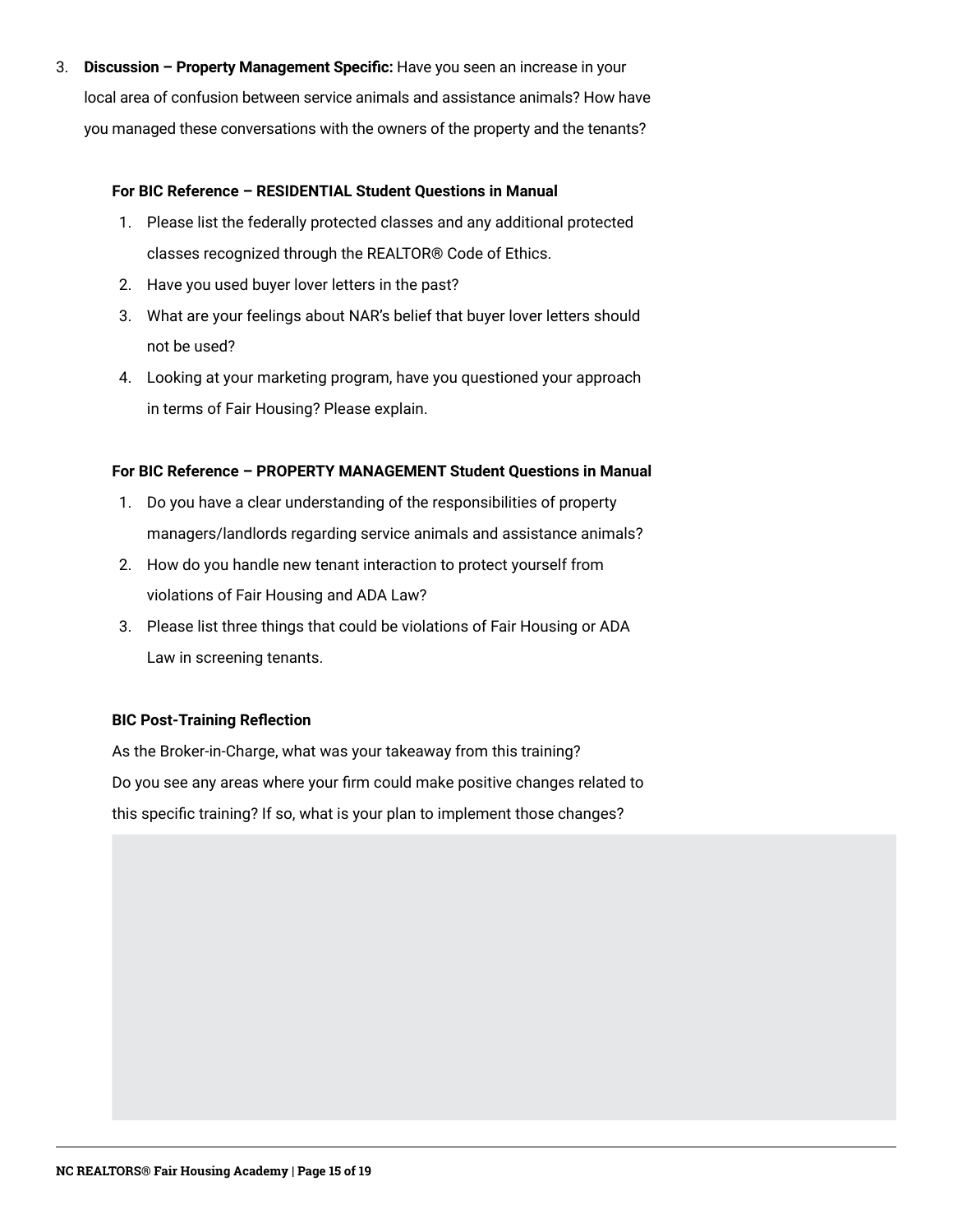# **THE FAIR HOUSING VIOLATION – RISKS, PENALTIES AND HOW TO AVOID THEM**



**Date Completed:**

**Names of REALTORS® in Attendance:**

## **BIC Facilitation**

#### **Script:**

- 1. Can you believe that we are already on our last NC REALTORS® Fair Housing Academy training video?
- 2. Do you know who enforces fair housing violations?
- 3. What do you think the consequences of a fair housing violation can be?
- 4. This training is going to walk us through what fair housing enforcement looks like in The Fair Housing Violation – Risks, Penalties and How to Avoid Them. [Play Fair Housing Academy Video: The Fair Housing Violation – Risks, Penalties](https://youtu.be/K8_ewNKH9rY)  [and How to Avoid Them](https://youtu.be/K8_ewNKH9rY)
- 5. Take a few minutes now to respond to the questions outlined in your Student Manual on page 14 and 15.

#### **Discussion:**

- 1. HUD is increasing their fair housing compliance testing across the country. What can you implement today to ensure that you are consistent in how you service your customers and clients in regards to protecting their fair housing rights?
- 2. If a tester was sent to procure services from you today, what do you think they would find?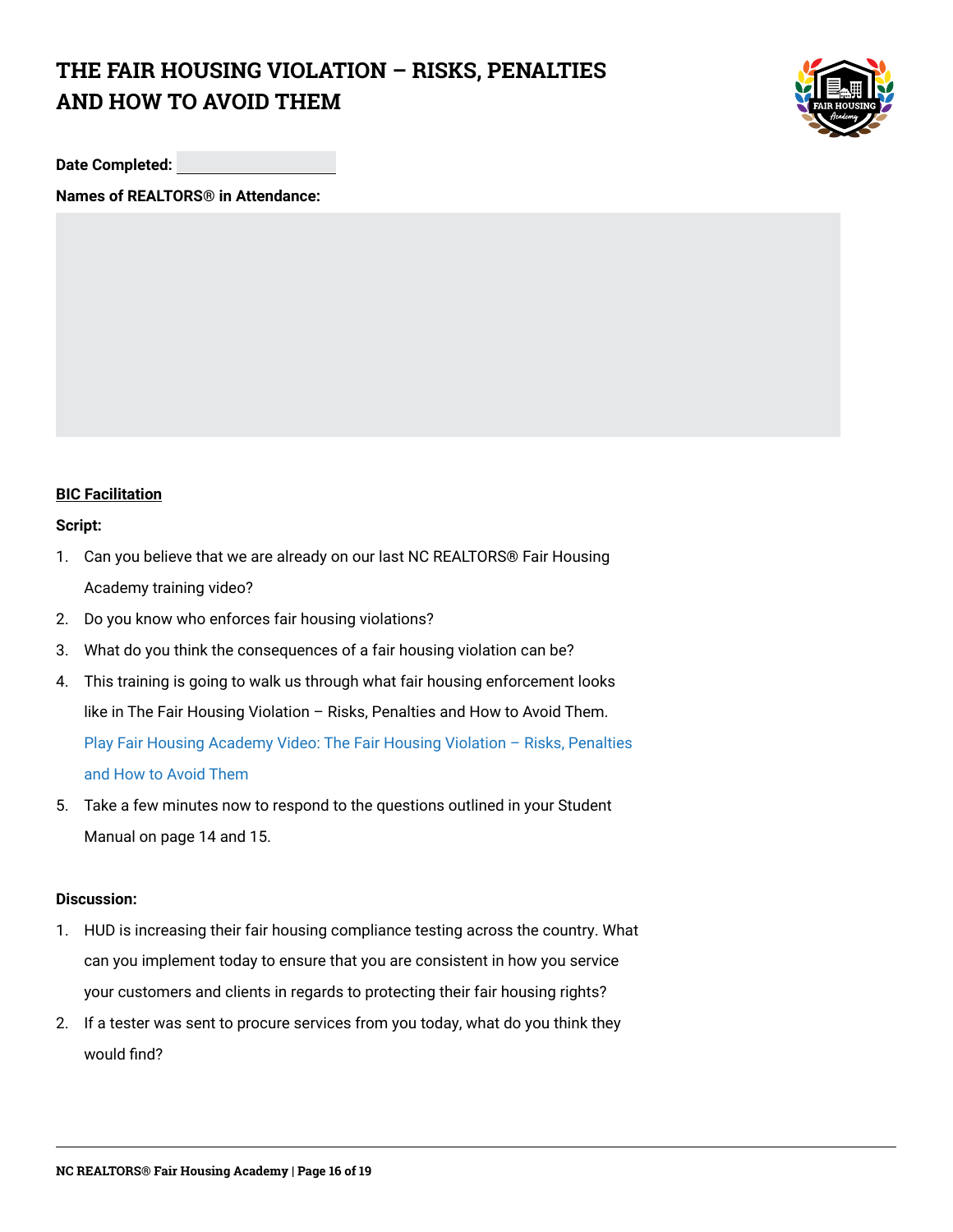- 3. It can be very costly from both a financial and a reputational standpoint if you are found in violation of the Fair Housing Act. Were you aware of the many ways that REALTORS® can be fined if found in violation?
- 4. How would a fair housing conviction affect your business?
- 5. If found in violation, your reputation could easily be ruined. Do you think a REALTOR® would be able to rebound and continue running a successful business if convicted of a fair housing violation?

#### **Post-Video Resources to Share with Your REALTORS®**

### [HUD Website](http://www.hud.gov)

#### **For BIC Reference – Student Questions in Manual**

- 1. How do you feel about the increase in fair housing compliance testing being implemented by HUD?
- 2. What systems do you need to put in place to protect your clients/ customers fair housing rights?
- 3. Would you pass if a tester called on you today?
- 4. Were you aware of the fines and penalties that can be imposed for fair housing violations?
- 5. How would a fair housing violation affect your business?

### **BIC Post-Training Reflection**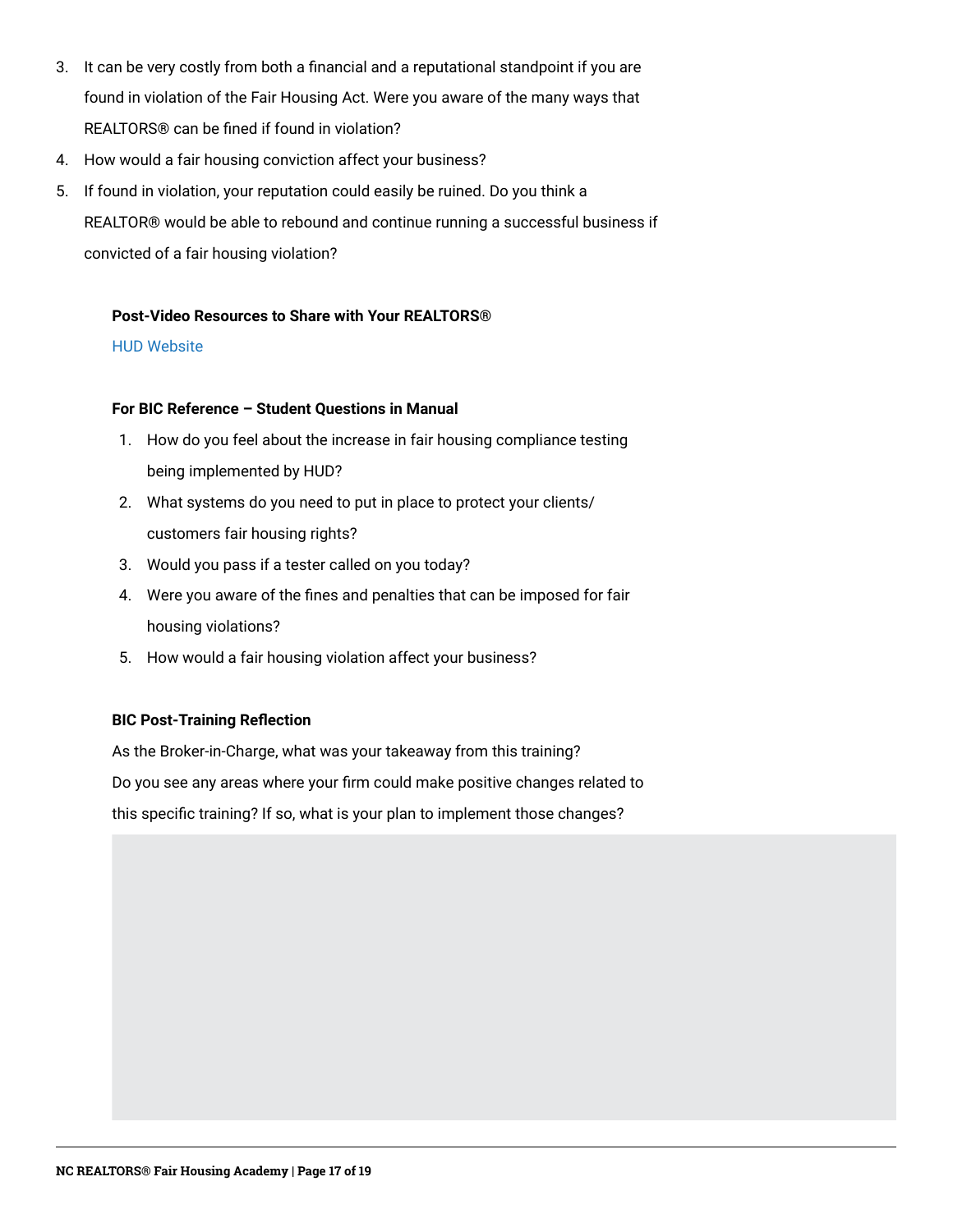# **POST-TRAINING DISCUSSION**

**Date Completed:**

**Names of REALTORS® in Attendance:**



## **BIC Facilitation**

#### **Script:**

- 1. Now that we have gone through the Fair Housing Academy, let us take a moment to reflect on what we have learned.
- 2. Were you surprised by any of the content or information we reviewed?
- 3. What was the most impactful part of this training for you? How did it make you feel, and what was your biggest takeaway though this training process?
- 4. Do you feel more confident and prepared to assess and potentially confront housing discrimination in the future?
- 5. What additional fair housing training would be helpful for you as a REALTOR® in the future?

### **BIC Post-Training Reflection**

As the Broker-in-Charge, what was your takeaway from today's conversation?